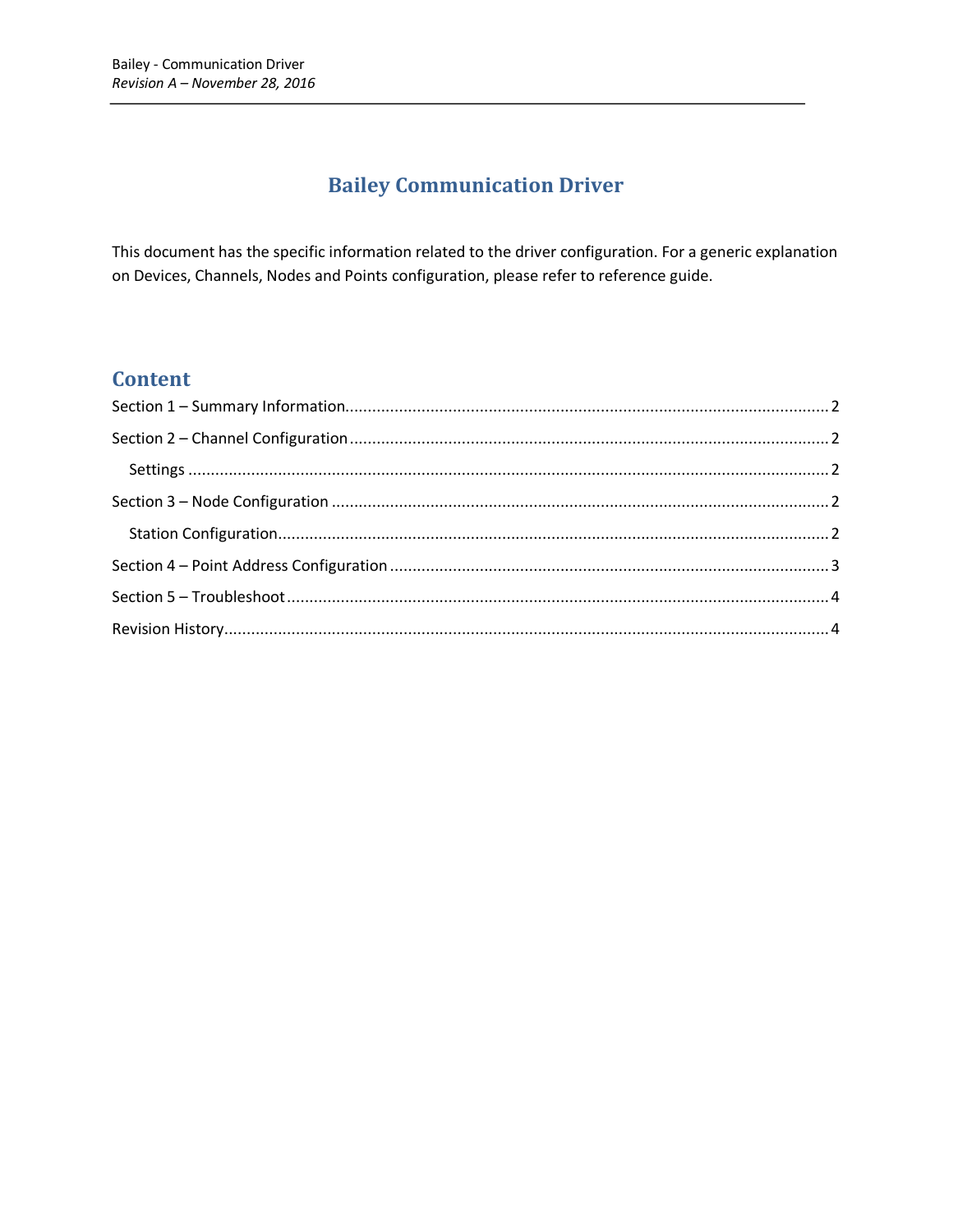## <span id="page-1-0"></span>**Section 1 – Summary Information**

**Communication Driver Name:** Bailey **Implementation DLL:** T.ProtocolDriver.Bailey **Protocol:** Proprietary **Interface:** Serial **Description:** Bailey driver implements communication with INFI 90 Distributed Control Systems via Serial communication. It operates as a Master on serial networks. In this driver is enabled only the

**Supported Types:**

pooling commands.

| <b>Type</b> | <b>Read</b> | <b>Write</b> | <b>Description</b>                |
|-------------|-------------|--------------|-----------------------------------|
| <b>AIL</b>  |             |              | Analog                            |
| <b>DD</b>   |             |              | Device Driver                     |
| DI          |             |              | Digital                           |
| <b>MSDD</b> |             |              | <b>Multistate Device Driver</b>   |
| <b>RCM</b>  |             |              | <b>Remote Control Memory</b>      |
| <b>RMCB</b> |             |              | <b>Remote Motor Control</b>       |
| <b>RMSC</b> |             |              | <b>Remote Manual Set Constant</b> |
| <b>STN</b>  |             |              | <b>Control Station</b>            |
| <b>TEXT</b> |             |              | <b>Text Selector</b>              |
| <b>BLK</b>  |             |              | <b>Block Any Function Code</b>    |

### <span id="page-1-1"></span>**Section 2 – Channel Configuration**

### <span id="page-1-2"></span>**Settings**

Set the fields according to device serial port configuration.

### <span id="page-1-3"></span>**Section 3 – Node Configuration**

### <span id="page-1-4"></span>**Station Configuration**

The syntax for the Bailey Station field is:

#### *<Ring>*.*<Node>*.*<Module>*

e.g: 1.35.2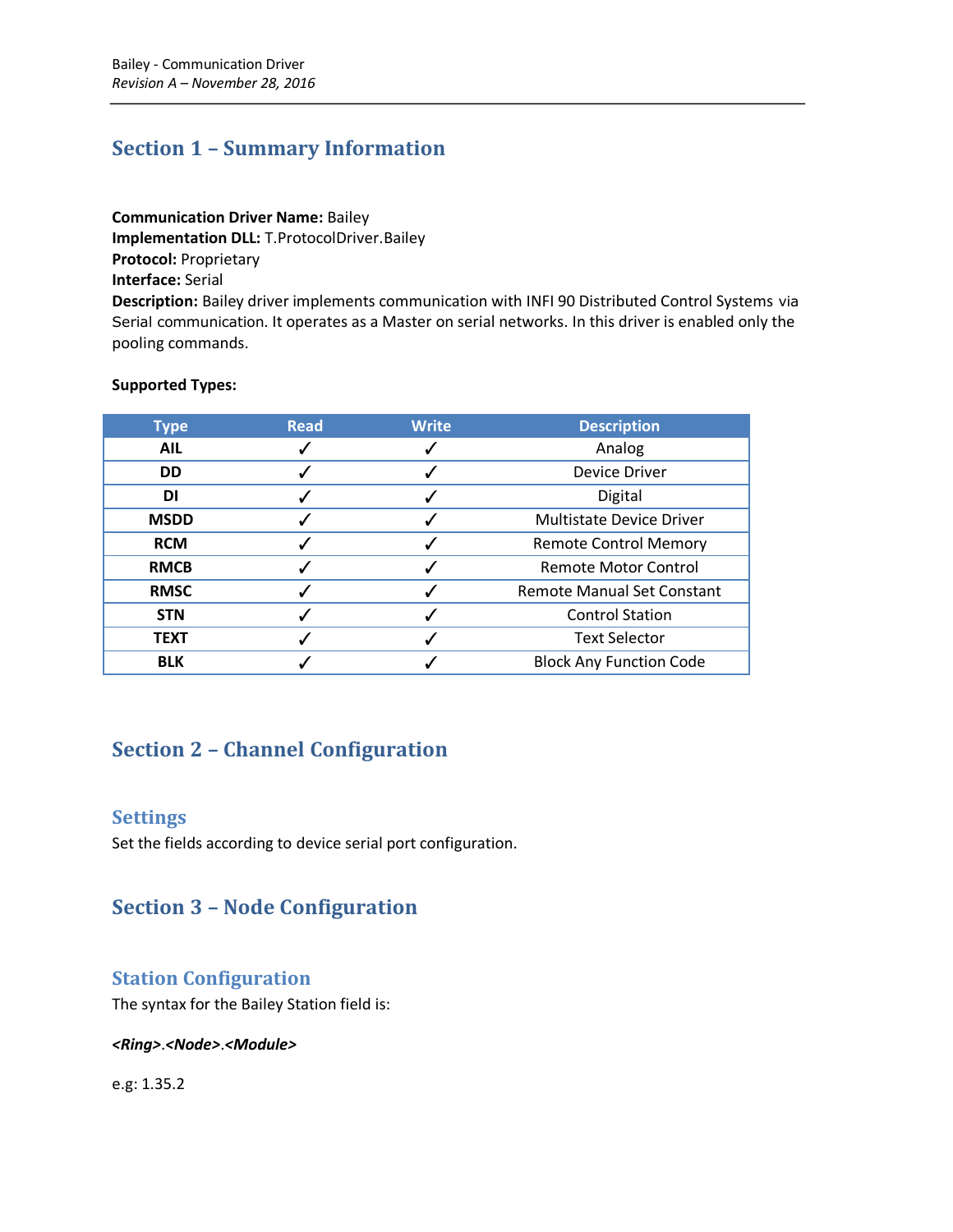#### Where:

*<Ring>* indicates the Ring where the block is. *<Node>* indicates the Node where the block is. *<Module>* indicates the Module where the block is.

# <span id="page-2-0"></span>**Section 4 – Point Address Configuration**

The syntax for the Bailey communication point is:

*<Block>:<Type>:<Value>*

Where :

*<Block>* indicates the Block that wants to communicate. *<Type>* indicates the Function Code type, the valid values are:

| <b>Type</b> | <b>Description</b>                |  |  |
|-------------|-----------------------------------|--|--|
| <b>AIL</b>  | Analog                            |  |  |
| DD          | <b>Device Driver</b>              |  |  |
| DI          | Digital                           |  |  |
| <b>MSDD</b> | <b>Multistate Device Driver</b>   |  |  |
| <b>RCM</b>  | <b>Remote Control Memory</b>      |  |  |
| <b>RMCB</b> | <b>Remote Motor Control</b>       |  |  |
| <b>RMSC</b> | <b>Remote Manual Set Constant</b> |  |  |
| <b>STN</b>  | <b>Control Station</b>            |  |  |
| <b>TEXT</b> | <b>Text Selector</b>              |  |  |
| <b>BLK</b>  | <b>Block Any Function Code</b>    |  |  |

*<Value>* this indicates each item to be read or writting.

e.g.:

- 1363:DD:Outuput
- 1632:STN:Spec4